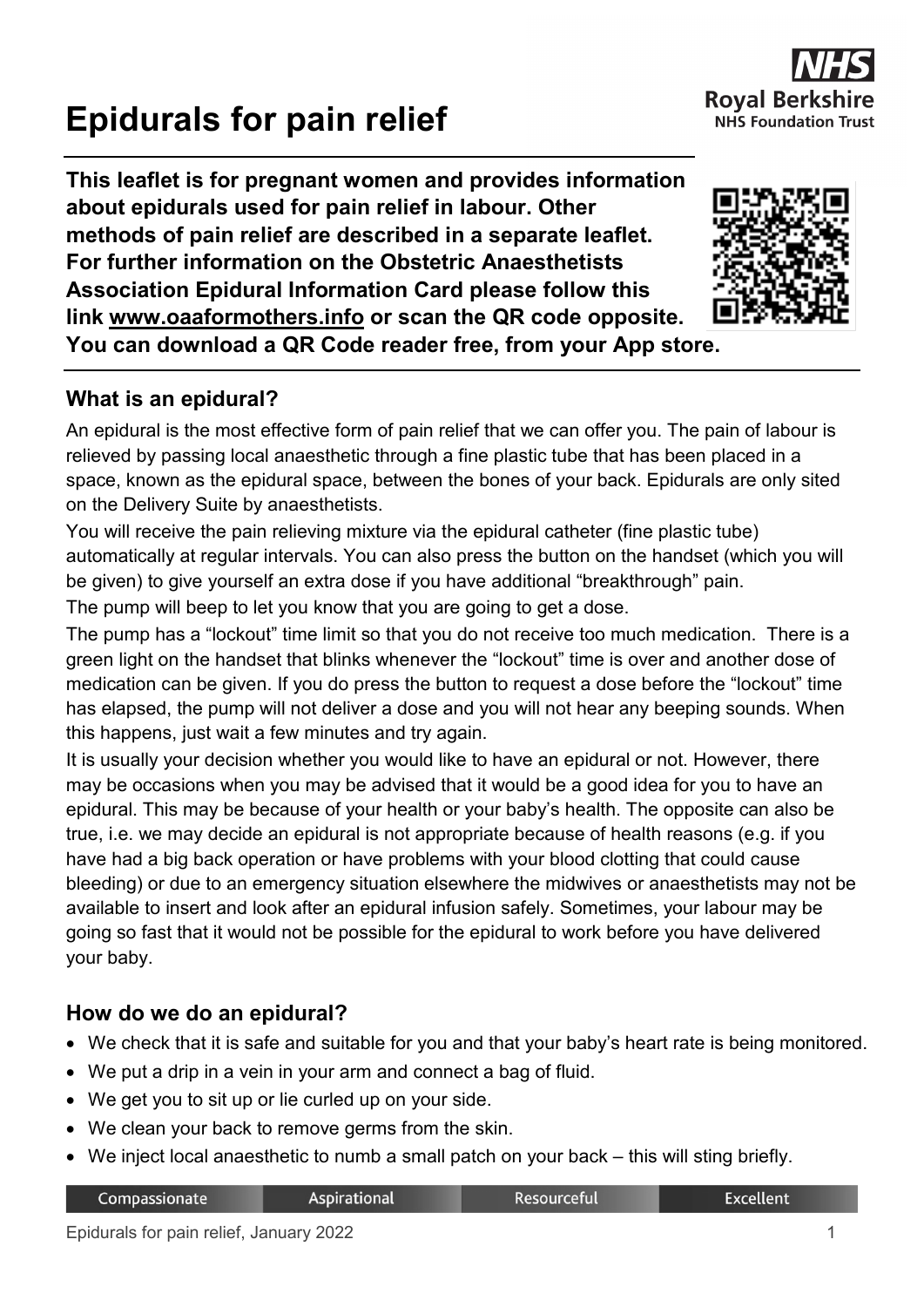- We put in the epidural this may take some time.
- You will feel some pushing but it should not be sore.
- You may feel an 'electric shock' type feeling as the epidural goes in, this is not unusual and will pass.
- You will also have a urinary catheter inserted as you may become unable to get out of bed to use the toilet after epidural top-ups. This is necessary to avoid overfilling the bladder and causing unnecessary discomfort.

# **Good things about epidurals**

- It takes away the pain and allows you to rest.
- You should still be able to move about the delivery room as long as your legs feel strong enough.
- It can usually be 'topped up' with stronger solutions of local anaesthetic to enable you to be awake and comfortable if you need any help giving birth to your baby. This includes procedures such as a ventouse (suction cup), forceps delivery or a Caesarean birth

## **Possible problems with epidurals**

- You may not always be able to have one. If this is for a medical reason you may be offered an alternative method of pain relief called a Remifentanil PCA and further information will be given to you by the anaesthetist.
- Epidurals do not always work perfectly and about 1 in 8 women need to use other pain relief. Usually we can improve things but about 1 in 20 epidurals need to be put in again.
- Blood pressure can drop with an epidural so your midwife will monitor you and your baby closely.
- Headache about 1 in 100 women will get a very bad headache after an epidural.
- You will need a catheter (fine tube) in your bladder to drain your urine during your labour and for a while afterwards.
- If you have received a lot of "top ups" you are likely to experience temporary muscle weakness in your legs.
- Women who have epidurals may have a greater chance of needing help to give birth to their baby – techniques known as forceps or ventouse delivery.

## **Risks associated with epidurals (rare or very rare)**

- Nerve damage about 1 in 1000 women experience a temporary numb patch or weakness to their leg. This is estimated to last more than 6 months in about 1 in 13,000 women.
- More serious complications, such as infection or blood clot within the epidural space, are thankfully very rare (1 in over 50,000 women) and the anaesthetists and midwives are trained to recognise and treat these.
- More detailed information on this and other aspects regarding epidurals can be found on the Obstetric Anaesthetists' Association website, [www.oaa-anaes.ac.uk,](http://www.oaa-anaes.ac.uk/) follow the link to

| Compassionate | Aspirational | Resourceful | Excellent |
|---------------|--------------|-------------|-----------|
|               |              |             |           |